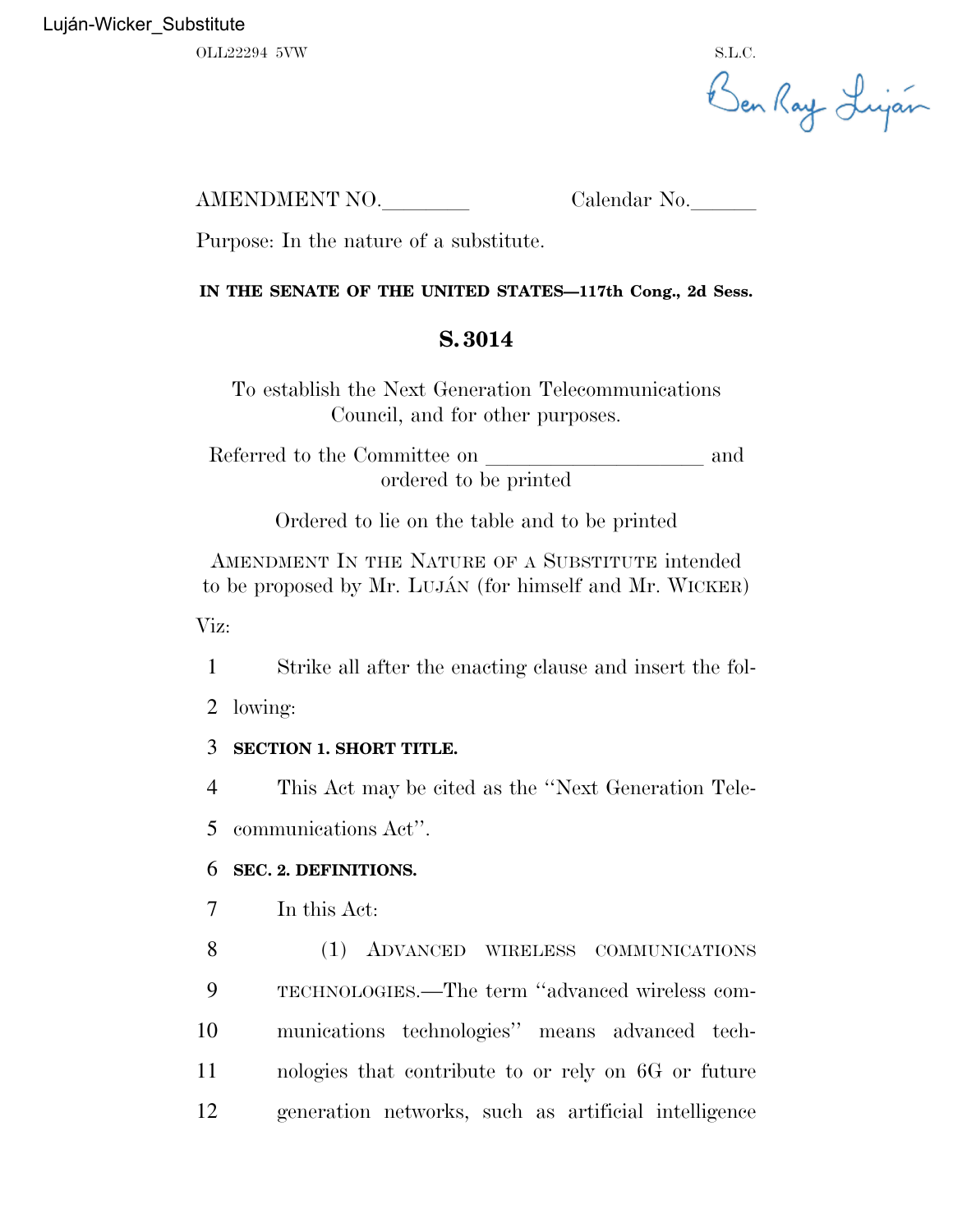| $\mathbf{1}$   | and machine learning, satellite and fixed wireless  |
|----------------|-----------------------------------------------------|
| $\overline{2}$ | broadband, open network architecture, precision ag- |
| 3              | riculture, advanced telemedicine and medical        |
| $\overline{4}$ | diagnostics, and remote learning technologies.      |
| 5              | (2) APPROPRIATE CONGRESSIONAL COMMIT-               |
| 6              | TEES.—The term "appropriate congressional com-      |
| 7              | mittees" means—                                     |
| 8              | (A) the Committee on Commerce, Science,             |
| 9              | and Transportation of the Senate;                   |
| 10             | (B) the Committee on Appropriations of              |
| 11             | the Senate;                                         |
| 12             | (C) the Committee on Energy and Com-                |
| 13             | merce of the House of Representatives; and          |
| 14             | (D) the Committee on Appropriations of              |
| 15             | the House of Representatives.                       |
| 16             | (3) CONGRESSIONAL LEADERS.—The<br>term              |
| 17             | "congressional leaders" means-                      |
| 18             | (A) the majority leader of the Senate;              |
| 19             | (B) the minority leader of the Senate;              |
| 20             | (C) the Speaker of the House of Rep-                |
| 21             | resentatives; and                                   |
| 22             | (D) the minority leader of the House of             |
| 23             | Representatives.                                    |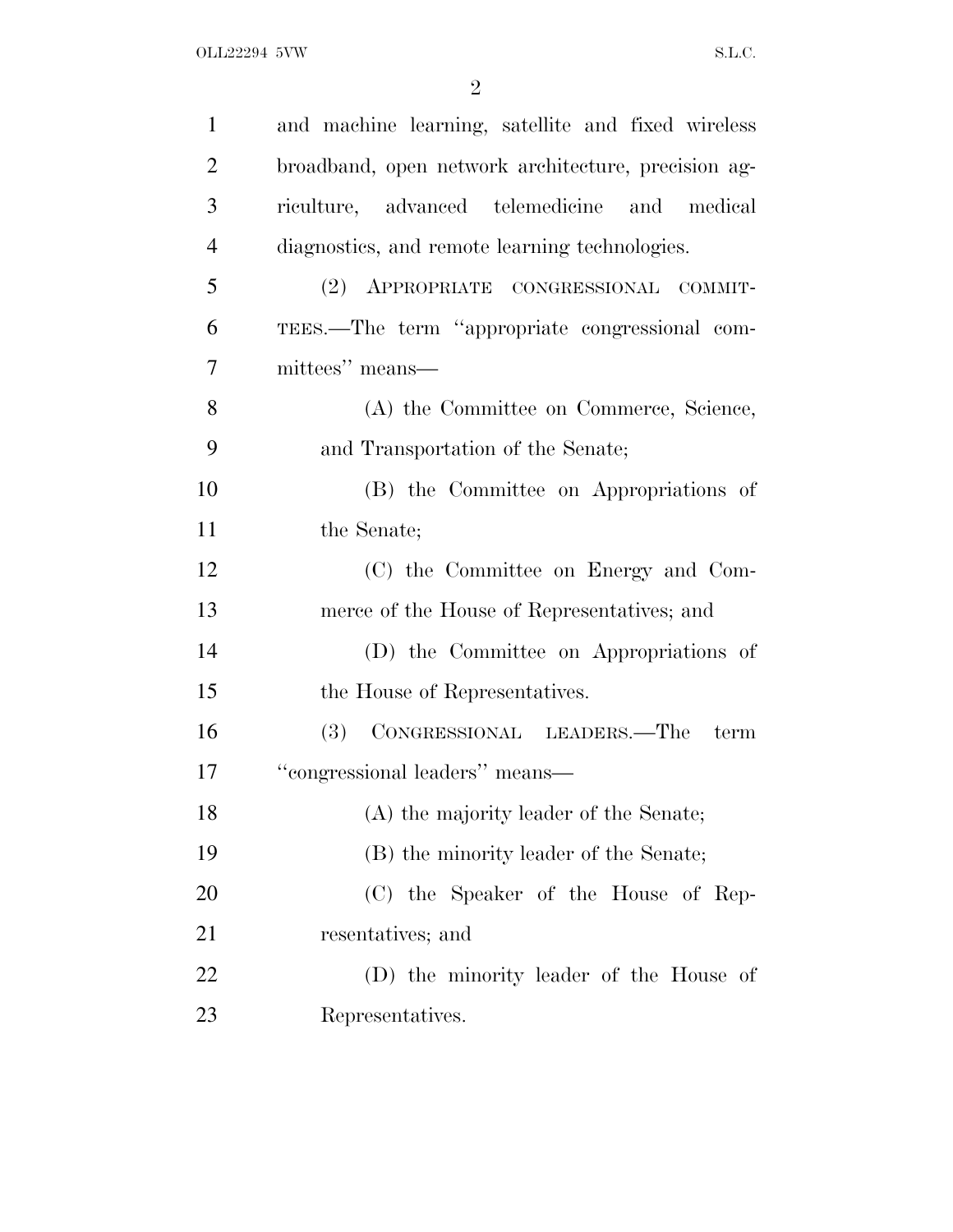(4) COUNCIL.—The term ''Council'' means the Next Generation Telecommunications Council estab- lished under section 3(a). **SEC. 3. 6G AND ADVANCED WIRELESS TECHNOLOGIES COUNCIL.**

 (a) ESTABLISHMENT.—There is established a coun- cil, to be known as the ''Next Generation Telecommuni- cations Council'', to advise Congress on 6G advancements and advanced wireless communications technologies, in- cluding the use of such technologies for smart cities or communities.

- (b) MEMBERSHIP.—
- (1) COMPOSITION.—
- (A) IN GENERAL.—Subject to subpara- graph (B), the Council shall be composed of the following members:
- (i) The Deputy Secretary of Com-merce.

 (ii) The Assistant Secretary of Com- merce for Communications and Informa-21 tion.

22 (iii) The Under Secretary of Com-23 merce for Standards and Technology.

 (iv) The Chair of the Federal Commu-nications Commission.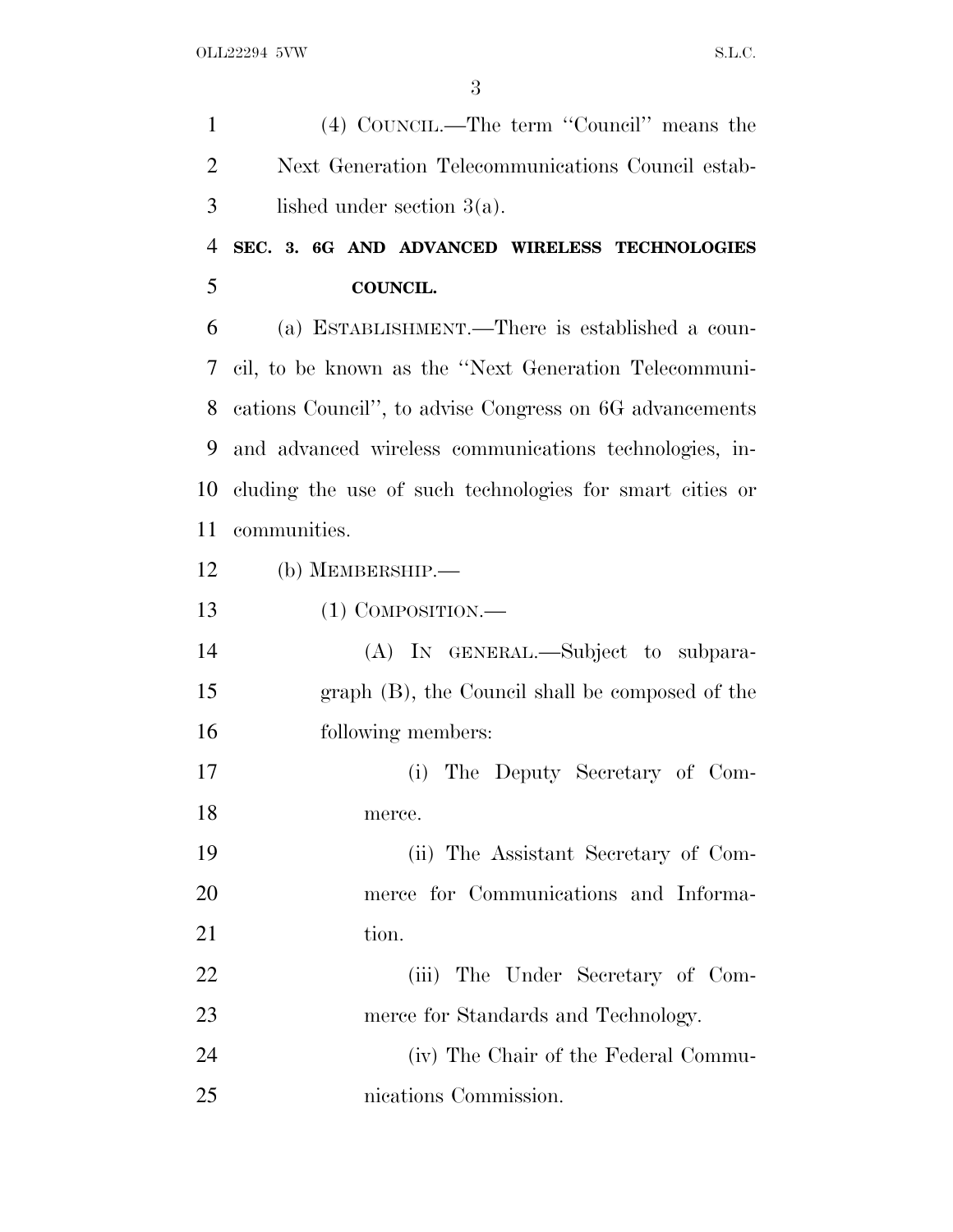| $\mathbf{1}$   | The Director of the National<br>(v)         |
|----------------|---------------------------------------------|
| $\overline{2}$ | Science Foundation.                         |
| 3              | (vi) Three members appointed by the         |
| $\overline{4}$ | majority leader of the Senate, in consulta- |
| 5              | tion with the Chair of the Committee on     |
| 6              | Commerce, Science, and Transportation of    |
| 7              | the Senate, 1 of whom shall be a member     |
| 8              | of the Senate and 2 of whom shall not be.   |
| 9              | (vii) Two members appointed by the          |
| 10             | minority leader of the Senate, in consulta- |
| 11             | tion with the Ranking Member of the Com-    |
| 12             | mittee on Commerce, Science, and Trans-     |
| 13             | portation of the Senate, 1 of whom shall be |
| 14             | a member of the Senate and 1 of whom        |
| 15             | shall not be.                               |
| 16             | (viii) Three members appointed by the       |
| 17             | Speaker of the House of Representatives,    |
| 18             | in consultation with the Chair of the Com-  |
| 19             | mittee on Energy and Commerce of the        |
| 20             | House of Representatives, 1 of whom shall   |
| 21             | be a member of the House of Representa-     |
| 22             | tives and 2 of whom shall not be.           |
| 23             | (ix) Two members appointed by the           |
| 24             | minority leader of the House of Represent-  |
| 25             | atives, in consultation with the Ranking    |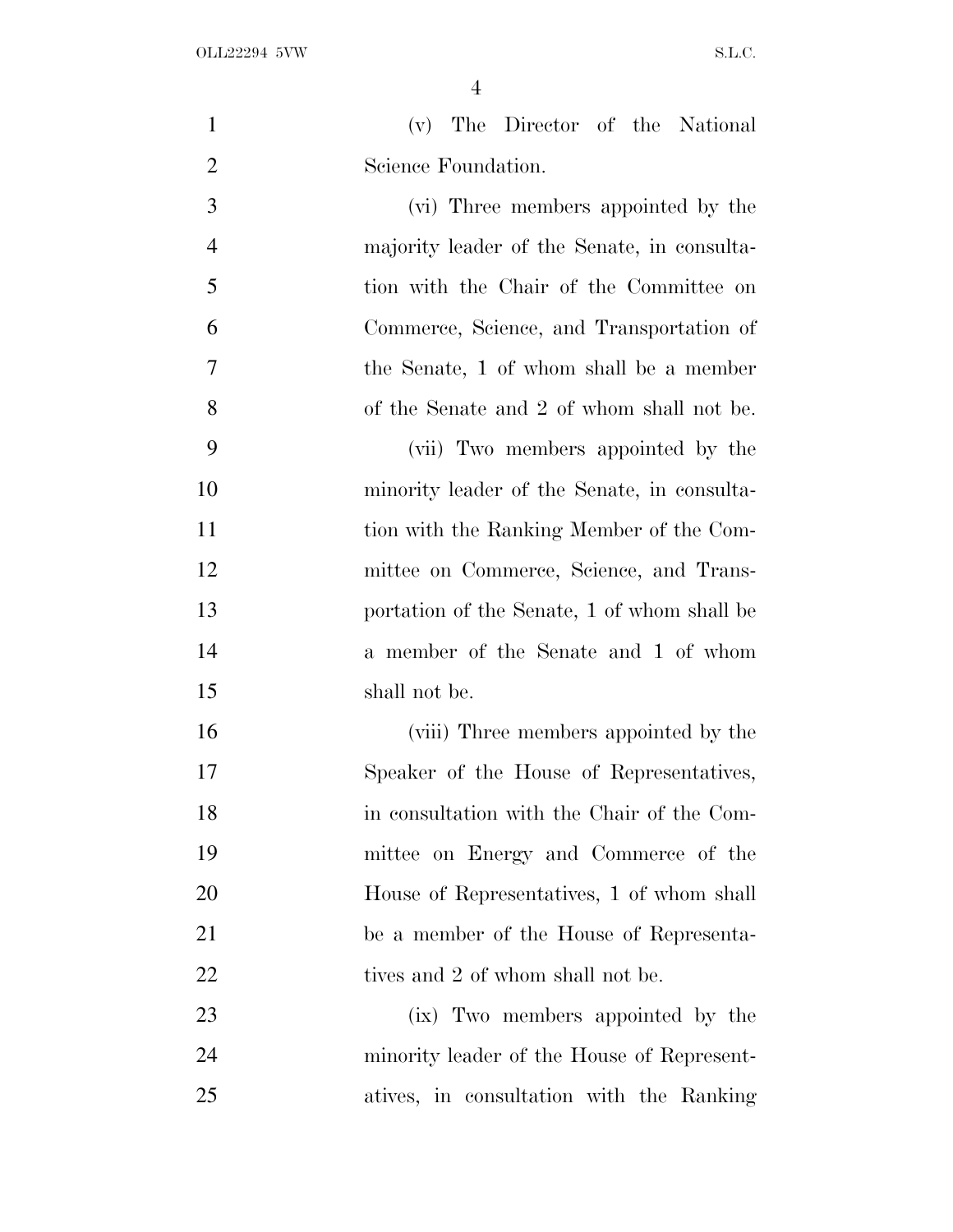| $\mathbf{1}$   | Member of the Committee on Energy and             |
|----------------|---------------------------------------------------|
| $\overline{2}$ | Commerce of the House of Representa-              |
| 3              | tives, 1 of whom shall be a member of the         |
| $\overline{4}$ | House of Representatives and 1 of whom            |
| 5              | shall not be.                                     |
| 6              | (B) REQUIREMENTS FOR CERTAIN MEM-                 |
| $\overline{7}$ | BERS.                                             |
| 8              | (i) IN GENERAL.—The members of                    |
| 9              | the Council who are not members of Con-           |
| 10             | gress and who are appointed under clauses         |
| 11             | $(vi)$ through $(ix)$ of subparagraph $(A)$ shall |
| 12             | be individuals who are nationally recog-          |
| 13             | nized for expertise, knowledge, or experi-        |
| 14             | ence in-                                          |
| 15             | (I) telecommunications, com-                      |
| 16             | puting, spectrum policy, and stand-               |
| 17             | ards organizations;                               |
| 18             | (II) cloud services and artificial                |
| 19             | intelligence and machine learning;                |
| 20             | (III) cybersecurity and security                  |
| 21             | innovations; or                                   |
| 22             | (IV) national security oversight,                 |
| 23             | protection of information systems, and            |
| 24             | coordination conducted between<br>the             |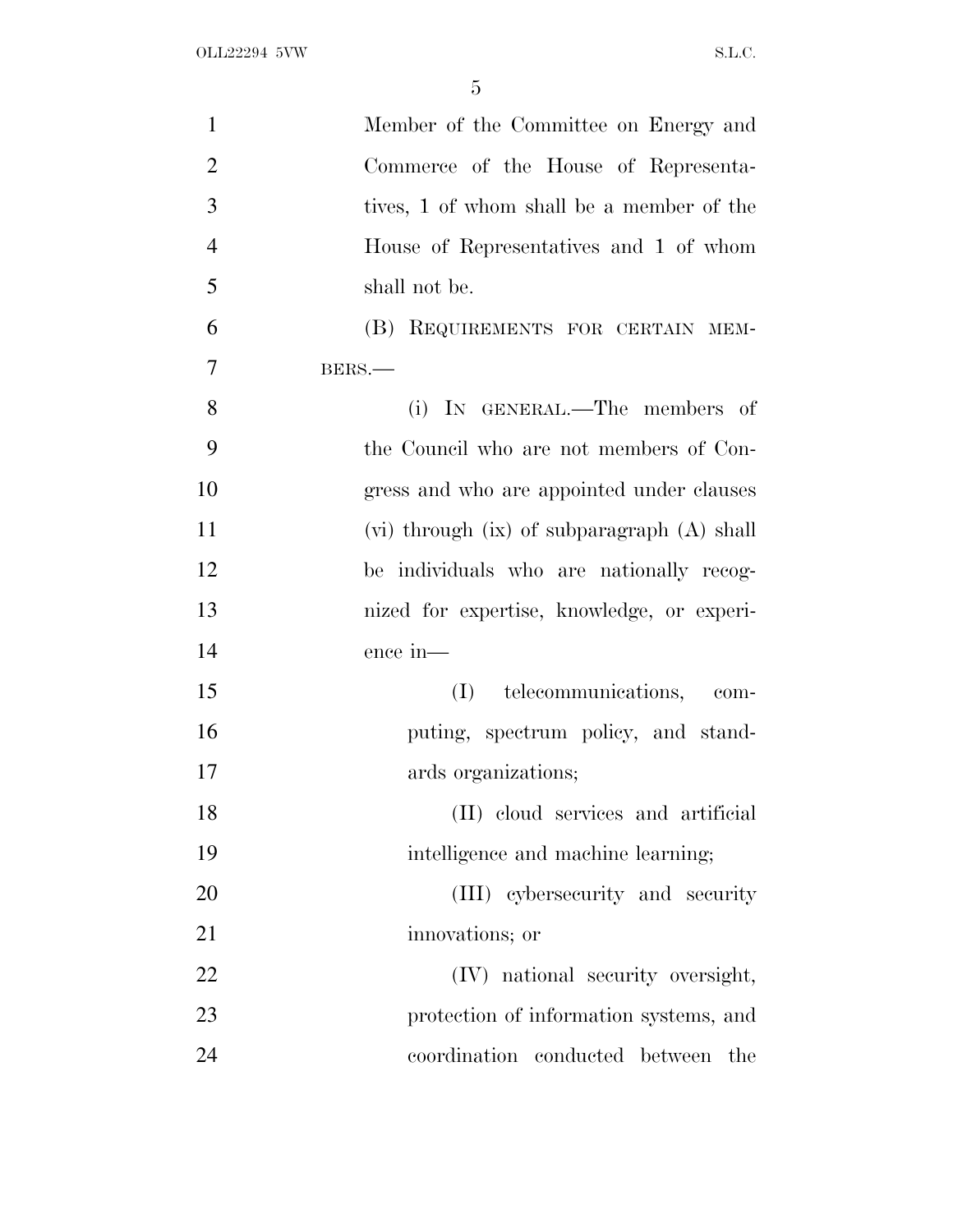| $\mathbf{1}$   | private sector and government institu-         |
|----------------|------------------------------------------------|
| $\overline{2}$ | tions.                                         |
| 3              | (ii) LIMITATION ON APPOINTMENTS.-              |
| $\overline{4}$ | An official who appoints members of the        |
| 5              | Council may not appoint an individual as       |
| 6              | a member of the Council if such individual     |
| $\overline{7}$ | possesses any personal or financial interest   |
| 8              | in the discharge of any of the duties of the   |
| 9              | Council.                                       |
| 10             | (iii) REQUIREMENT.—All members of              |
| 11             | the Council described in clause (i) shall      |
| 12             | possess an appropriate security clearance      |
| 13             | in accordance with applicable provisions of    |
| 14             | law concerning the handling of classified      |
| 15             | information.                                   |
| 16             | $(2)$ CO-CHAIRS.—                              |
| 17             | (A) IN GENERAL.—The Council shall have         |
| 18             | 2 co-chairs selected from among the members    |
| 19             | of the Council, of which—                      |
| <b>20</b>      | (i) one co-chair of the Council shall be       |
| 21             | a member of the Democratic Party; and          |
| 22             | (ii) one co-chair shall be a member of         |
| 23             | the Republican Party.                          |
| 24             | (B) REQUIREMENT.—The individuals who           |
| 25             | serve as the co-chairs of the Council shall be |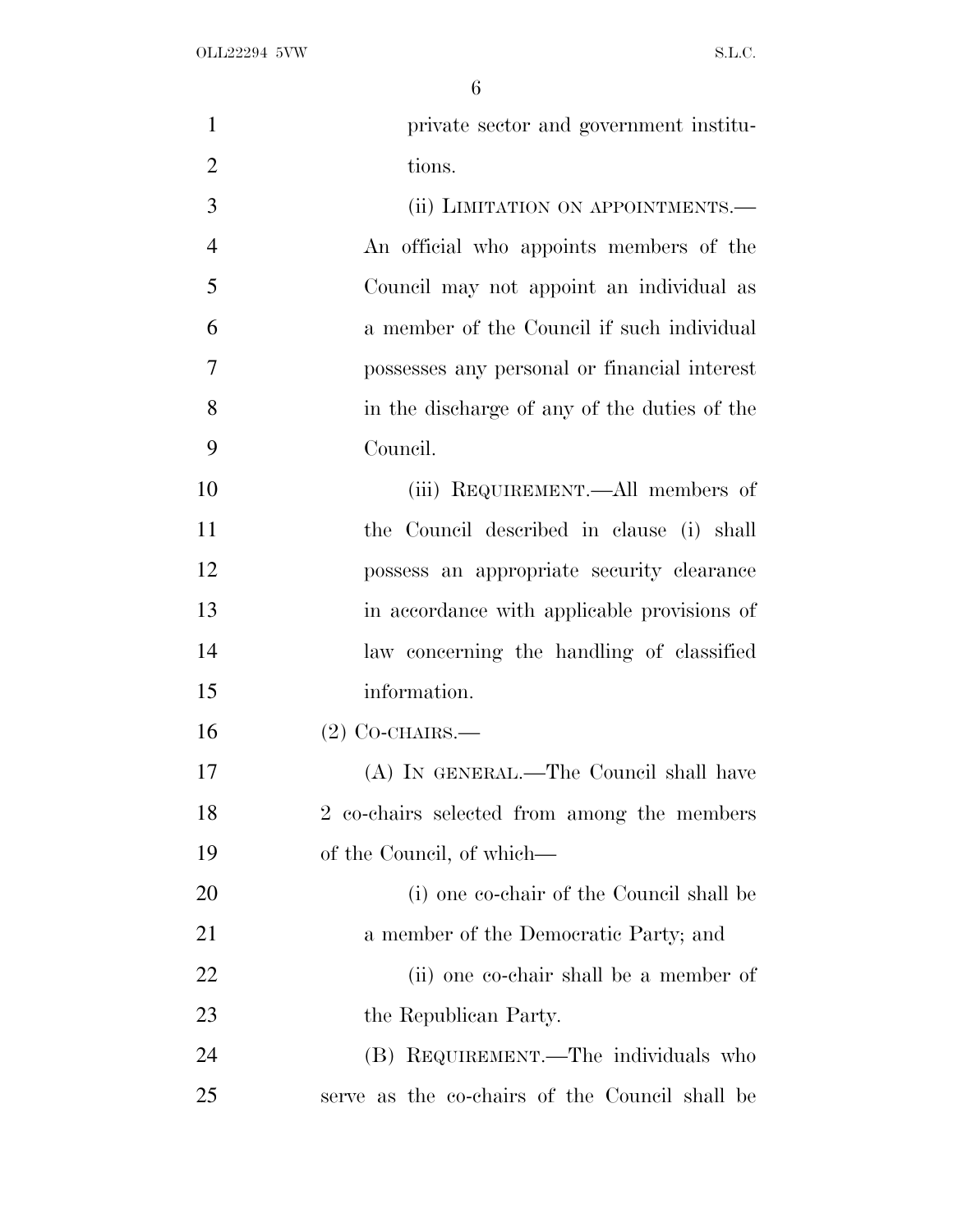| $\mathbf{1}$   | jointly agreed upon by the President and the            |
|----------------|---------------------------------------------------------|
| $\overline{2}$ | congressional leaders.                                  |
| 3              | (c) APPOINTMENT; INITIAL MEETING.—                      |
| 4              | (1) APPOINTMENT.—Members of the Council                 |
| 5              | shall be appointed not later than 45 days after the     |
| 6              | date of the enactment of this Act.                      |
| 7              | (2) INITIAL MEETING.—The Council shall hold             |
| 8              | its initial meeting on or before the date that is 60    |
| 9              | days after the date of the enactment of this Act.       |
| 10             | (d) MEETINGS; QUORUM; VACANCIES.—                       |
| 11             | (1) IN GENERAL.—After its initial meeting, the          |
| 12             | Council shall meet upon the call of the co-chairs of    |
| 13             | the Council.                                            |
| 14             | (2) QUORUM.—Seven members of the Council                |
| 15             | shall constitute a quorum for purposes of conducting    |
| 16             | business, except that 2 members of the Council shall    |
| 17             | constitute a quorum for purposes of receiving testi-    |
| 18             | mony.                                                   |
| 19             | (3) VACANCIES.—Any vacancy in the Council               |
| 20             | shall not affect its powers, but shall be filled in the |
| 21             | same manner in which the original appointment was       |
| 22             | made.                                                   |
| 23             | (4) QUORUM WITH VACANCIES.—If vacancies in              |
| 24             | the Council occur on any day after 45 days after the    |
| 25             | date of the enactment of this Act, a majority of sit-   |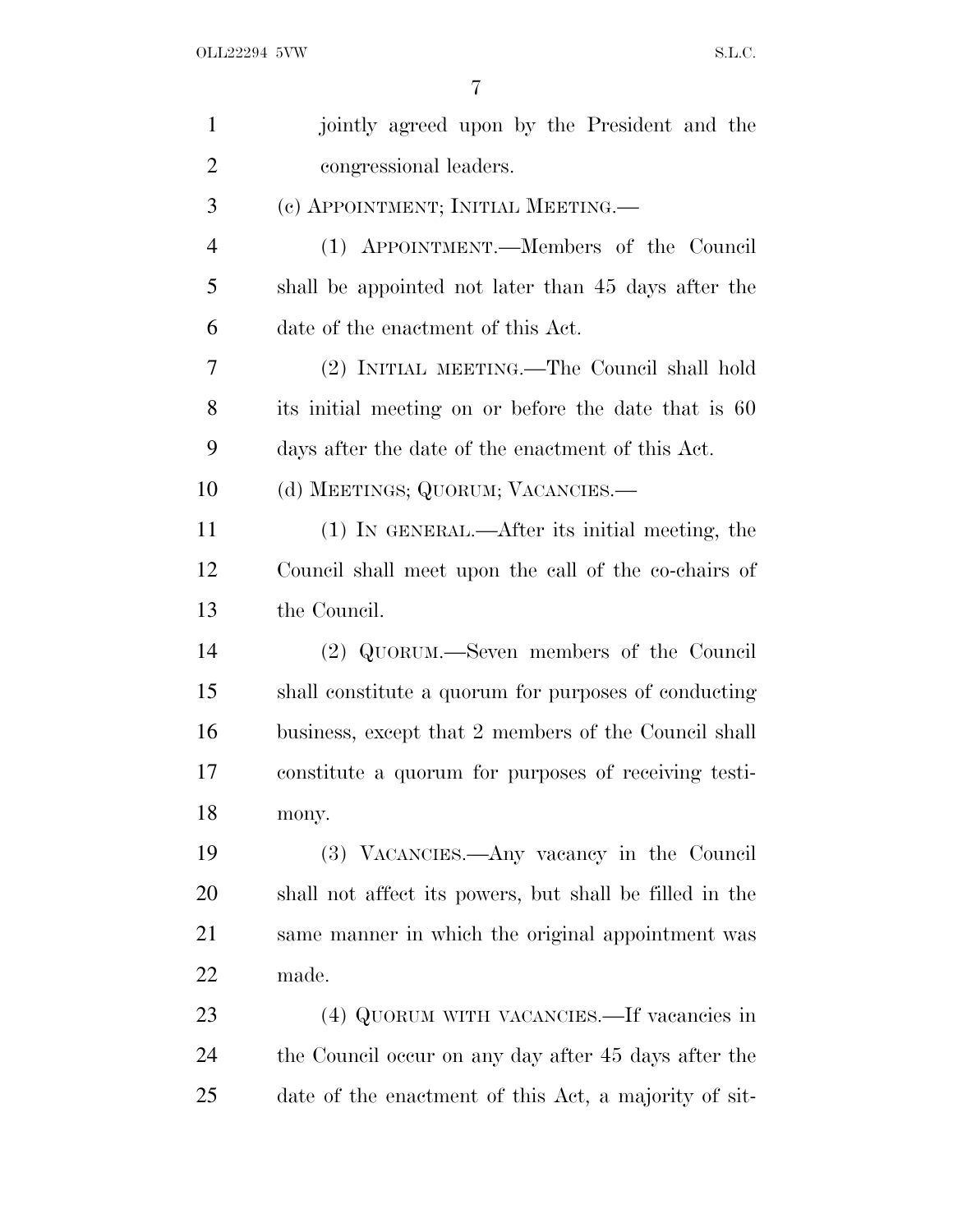| $\mathbf{1}$   | ting members of the Council shall constitute a        |
|----------------|-------------------------------------------------------|
| $\overline{2}$ | quorum.                                               |
| 3              | (e) ACTIONS OF COUNCIL.—                              |
| 4              | (1) IN GENERAL.—The Council shall act by res-         |
| 5              | olution agreed to by a majority of the members of     |
| 6              | the Council voting and present.                       |
| 7              | (2) PANELS.—The Council may establish panels          |
| 8              | composed of less than the full membership of the      |
| 9              | Council for purposes of carrying out the duties of    |
| 10             | the Council under this section. The actions of any    |
| 11             | such panel shall be subject to the review and control |
| 12             | of the Council. Any findings and determinations       |
| 13             | made by such a panel shall not be considered the      |
|                |                                                       |

- findings and determinations of the Council unless approved by the Council.
- (3) DELEGATION.—Any member, agent, or staff of the Council may, if authorized by the co-chairs of 18 the Council, take any action which the Council is au-thorized to take pursuant to this section.
- (f) DUTIES.—

 (1) IN GENERAL.—The duties of the Council are to—

 (A) review past processes and procedures used to advance wireless communication deploy-ment, including 5G technology; and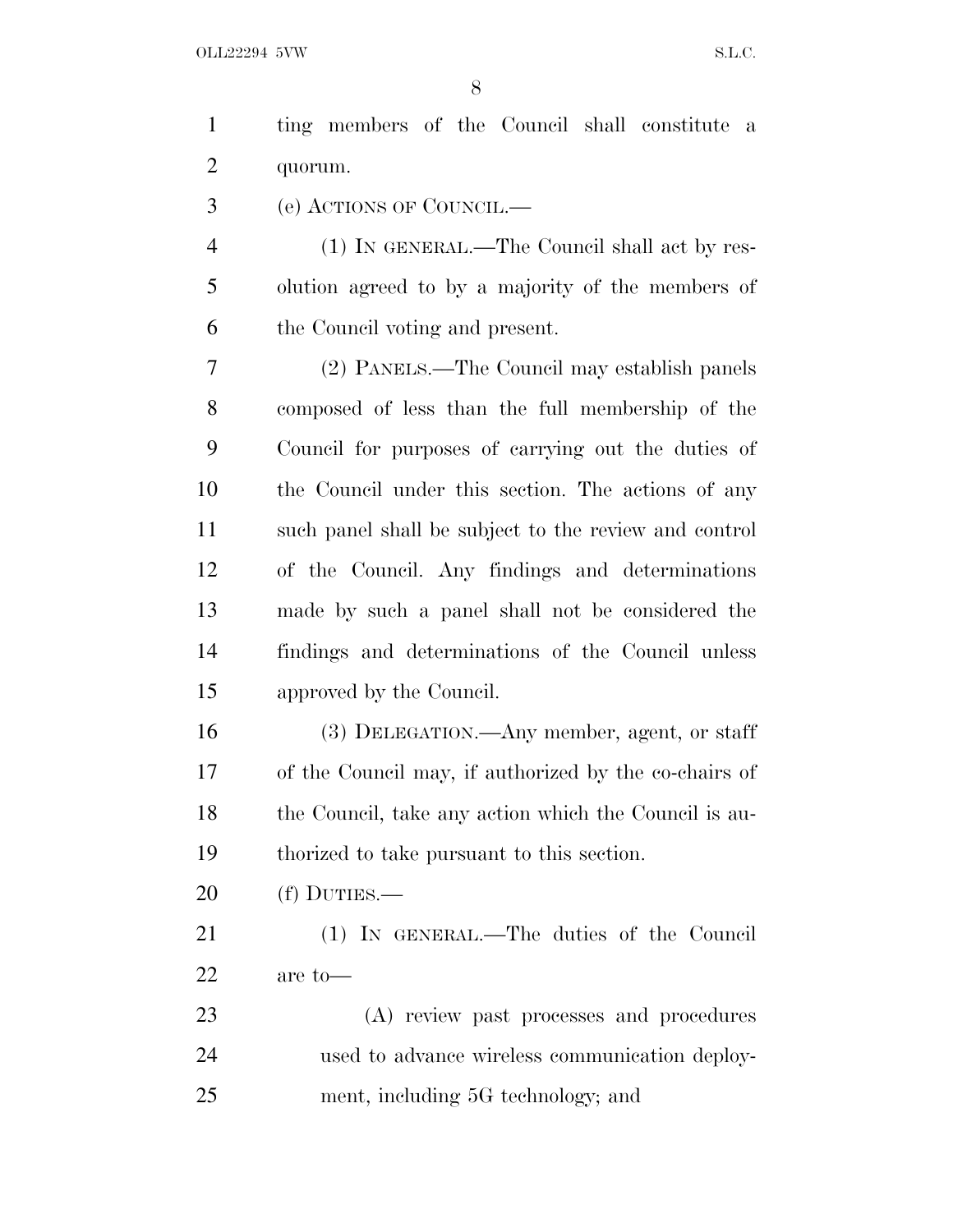OLL22294 5VW S.L.C.

| $\mathbf{1}$   | (B) advise Congress on—                                |
|----------------|--------------------------------------------------------|
| $\overline{2}$ | (i) 6G advancements;                                   |
| 3              | (ii) existing gaps in the standardiza-                 |
| $\overline{4}$ | tion and development of 6G; and                        |
| 5              | (iii) advanced wireless communica-                     |
| 6              | tions technologies.                                    |
| 7              | (2) SOLICITATION OF STAKEHOLDER<br>$COM-$              |
| 8              | MENT.—In carrying out the review required under        |
| 9              | paragraph (1), the Council shall solicit input and in- |
| 10             | formation from non-Federal stakeholders, including     |
| 11             | new market entrants.                                   |
| 12             | $(g)$ STRATEGY.—                                       |
| 13             | (1) IN GENERAL.—The Council shall develop              |
| 14             | and submit to Congress recommendations for how         |
| 15             | the Federal Government can support—                    |
| 16             | $(A)$ the development and adoption of 6G               |
| 17             | and advanced wireless communications tech-             |
| 18             | nologies, including ensuring digital inclusion         |
| 19             | and equity in access to such technologies for          |
| 20             | communities of color, underserved communities,         |
| 21             | individuals with disabilities, low-income commu-       |
| 22             | nities, and rural and Tribal communities;              |
| 23             | (B) the coordination of spectrum manage-               |
| 24             | ment functions within the Federal Government           |
| 25             | to ensure timely decisions and needed actions          |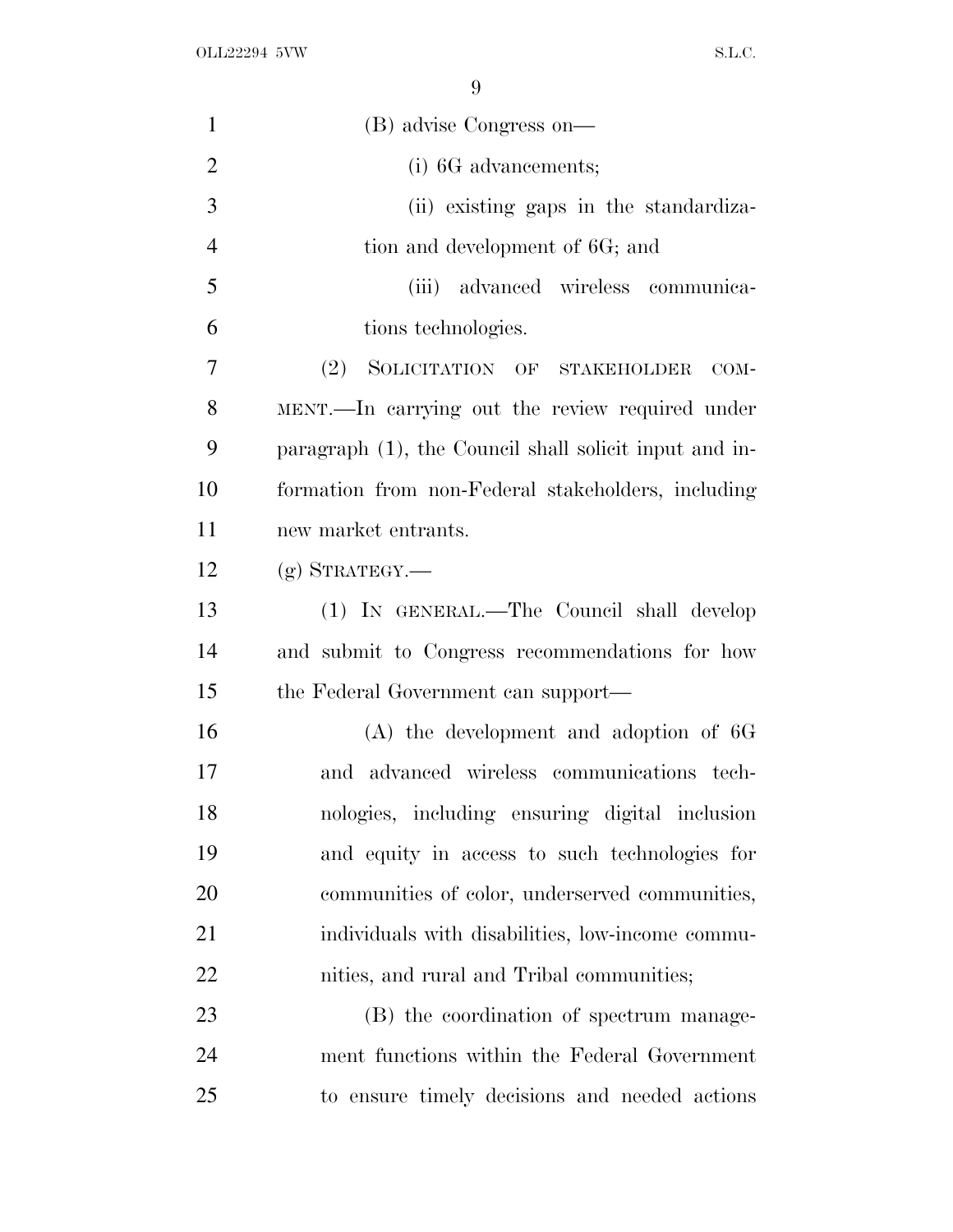| $\mathbf{1}$   | for the development of 6G applications and ad-        |
|----------------|-------------------------------------------------------|
| $\overline{2}$ | vanced wireless communications technologies;          |
| 3              | (C) research and development into, and                |
| $\overline{4}$ | standards for, 6G and advanced wireless com-          |
| 5              | munications technologies, including collabora-        |
| 6              | tion federally funded research and development        |
| $\overline{7}$ | centers, universities, the private sector, and        |
| 8              | United States allies;                                 |
| 9              | $(D)$ the development of 6G applications              |
| 10             | and other end uses, including through test beds       |
| 11             | and pilot programs; and                               |
| 12             | (E) the promotion of international coopera-           |
| 13             | tion, including privacy and security cooperation,     |
| 14             | with respect to 6G and advanced wireless com-         |
| 15             | munications technologies.                             |
| 16             | (2) CONSIDERATIONS.—In developing the strat-          |
| 17             | egy under this subsection, the Council shall consider |
| 18             | the following:                                        |
| 19             | (A) Access to adequate spectrum resources             |
| 20             | to support 6G and advanced wireless commu-            |
| 21             | nications technologies for Federal and non-Fed-       |
| 22             | eral users.                                           |
| 23             | (B) The Federal Government's function as              |
| 24             | regulator of commercial and non-commercial            |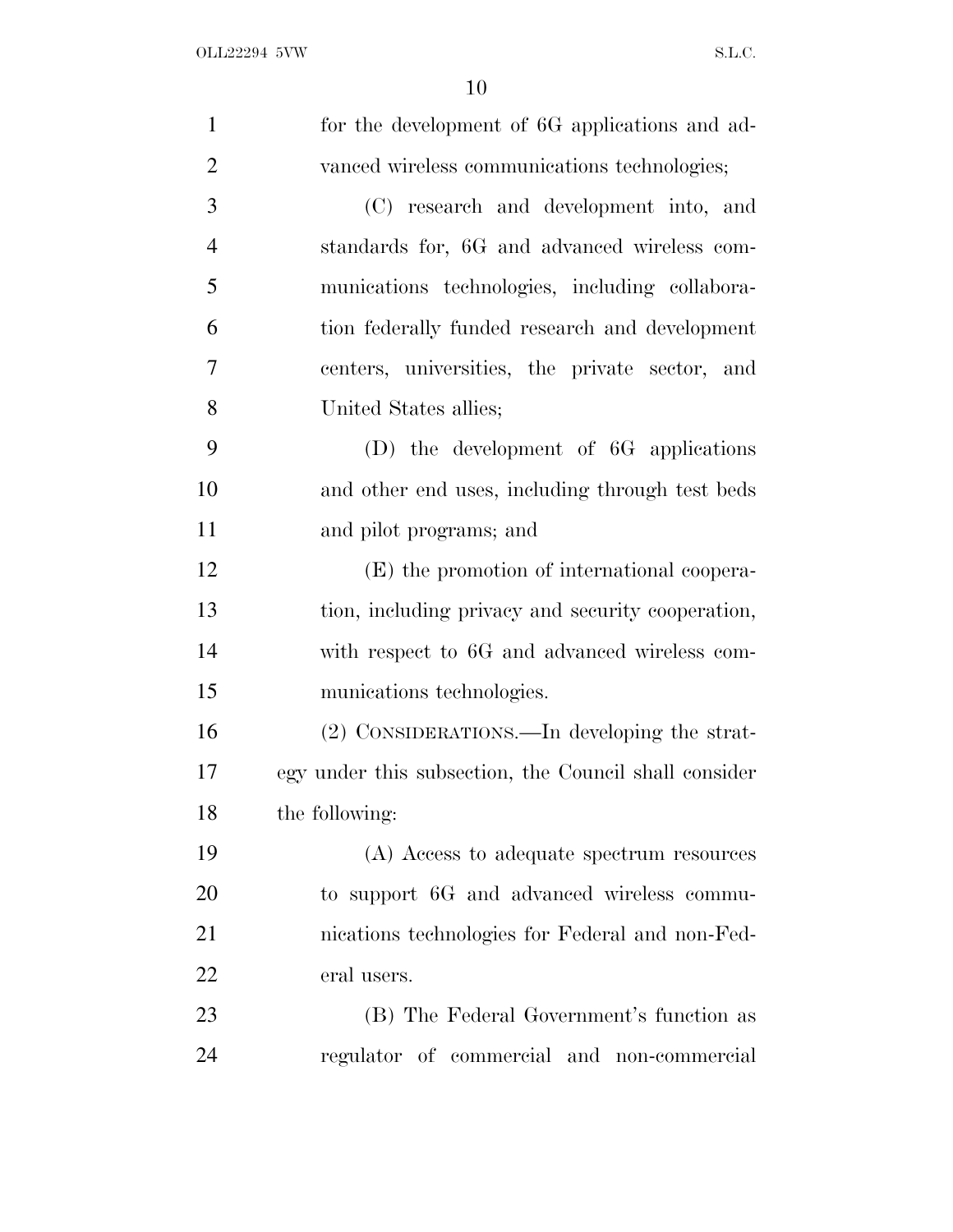| $\mathbf{1}$   | electromagnetic spectrum, including an assess-  |
|----------------|-------------------------------------------------|
| $\overline{2}$ | ment of the Federal Government's—               |
| 3              | (i) technical engineering capabilities;         |
| $\overline{4}$ | (ii) transparent processes for the reso-        |
| 5              | lution of non-routine policy disputes;          |
| 6              | (iii) interagency cooperation; and              |
| 7              | (iv) communication with Federal and             |
| 8              | commercial license holders, including tak-      |
| 9              | ing into consideration relevant expert re-      |
| 10             | ports from Federal advisory councils and        |
| 11             | other academic organizations.                   |
| 12             | (C) Supply chain resiliency and security,       |
| 13             | including vendor diversity, for 6G and advanced |
| 14             | wireless communications technologies.           |
| 15             | (D) Securing the network for 6G and ad-         |
| 16             | vanced wireless communications technologies.    |
| 17             | (E) The role of cloud computing in the de-      |
| 18             | velopment of 6G applications and advanced       |
| 19             | wireless communications technologies.           |
| 20             | (F) The workforce needs that must be met        |
| 21             | in order to build, maintain, and utilize 6G ap- |
| 22             | plications and advanced wireless communica-     |
| 23             | tions technologies and networks, along with     |
| 24             | strategies to conduct the necessary workforce   |
| 25             | training, which consideration may include con-  |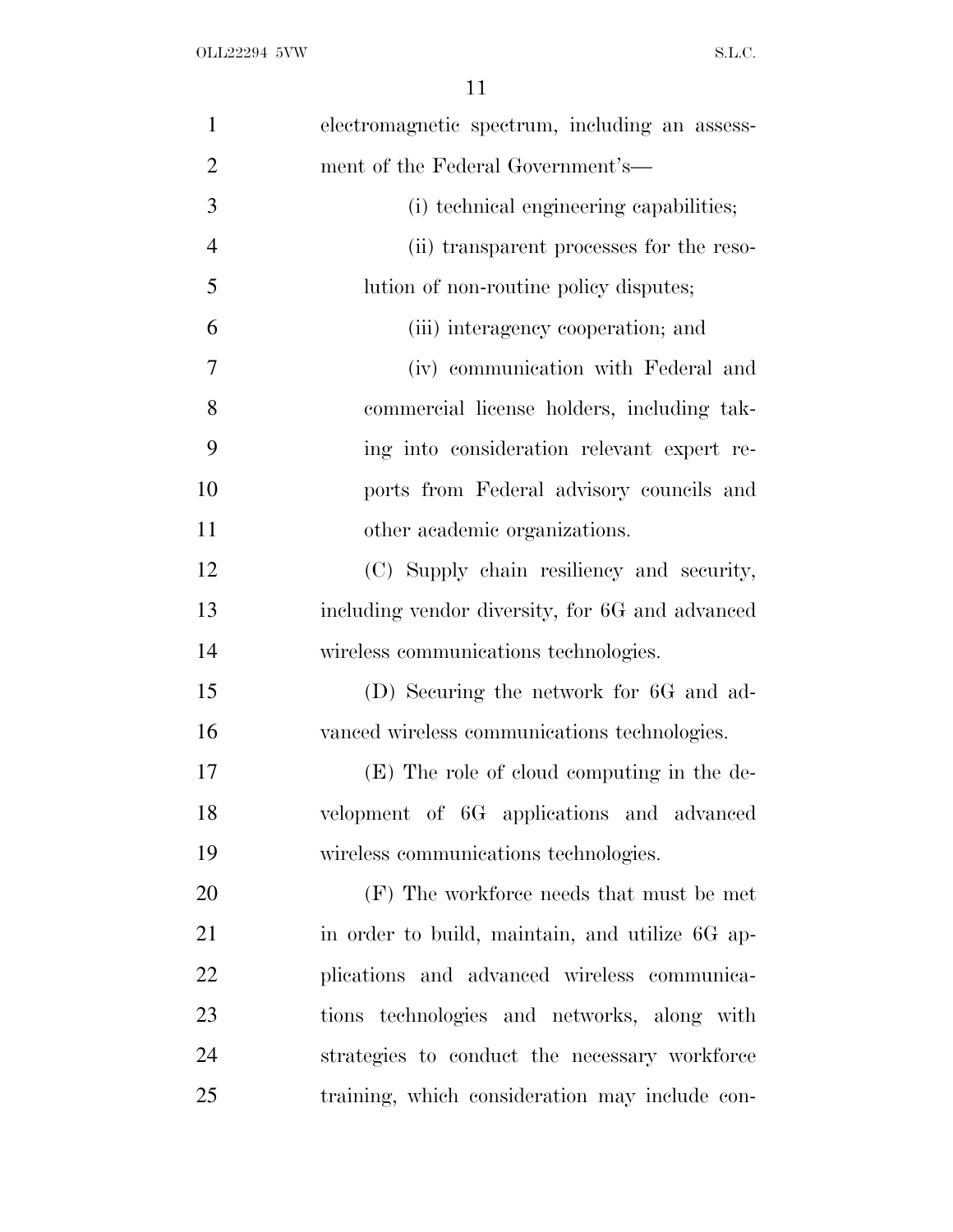| $\mathbf{1}$   | sulting the report submitted to Congress by the   |
|----------------|---------------------------------------------------|
| $\overline{2}$ | telecommunications interagency working group      |
| 3              | established under section 344 of the Commu-       |
| $\overline{4}$ | nications Act of 1934 (47 U.S.C. 344).            |
| 5              | (G) The need for greater collaboration and        |
| 6              | information sharing between the Federal Gov-      |
| 7              | ernment and the communications industry to        |
| 8              | make certain that 6G and advanced wireless        |
| 9              | communications networks, including those uti-     |
| 10             | lized by first responders, remain secure and re-  |
| 11             | silient in the face of cyber intrusions and nat-  |
| 12             | ural disasters.                                   |
| 13             | (H) Facilitation of infrastructure siting,        |
| 14             | easements, and licenses for the deployment of     |
| 15             | 6G.                                               |
| 16             | (I) Other factors relevant to the successful      |
| 17             | development and deployment of 6G and ad-          |
| 18             | vanced wireless communications technologies,      |
| 19             | such as artificial intelligence and machine       |
| 20             | learning, satellite and fixed wireless broadband, |
| 21             | and open RAN technologies.                        |
| 22             | (h) POWERS OF COUNCIL.—                           |
| 23             | (1) IN GENERAL.—The Council or, on the au-        |
| 24             | thorization of the Council, any subcommittee or   |
| 25             | member thereof, may, for the purpose of carrying  |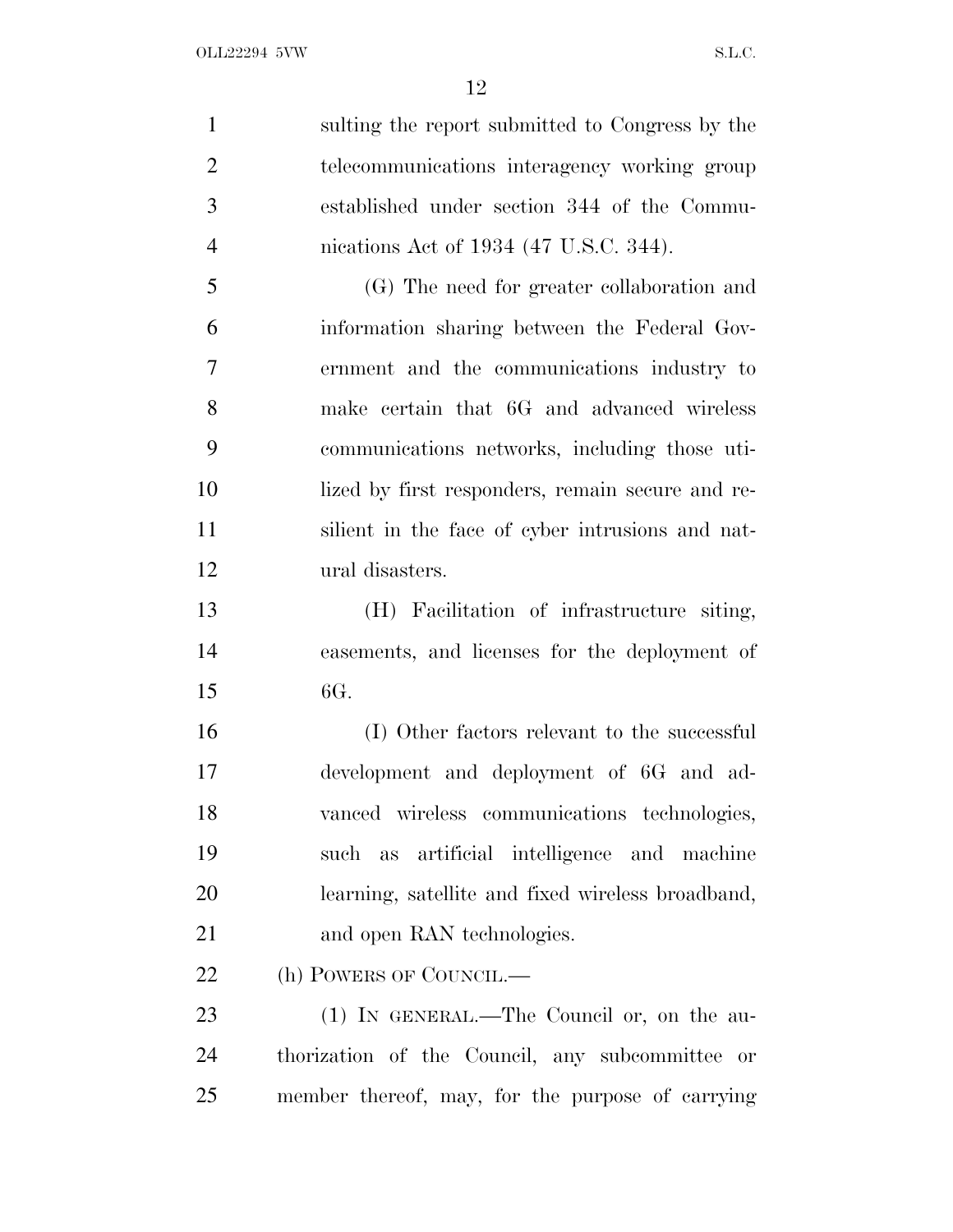out the provisions of this section hold such hearings and sit and act at such times and places, take such testimony, receive such evidence, and administer such oaths, as the Council may determine necessary or beneficial to the development of the strategy re-6 quired under subsection  $(g)$ . (2) CONTRACTING.—The Council may, to such extent and in such amounts as are provided in ad- vance in appropriation Acts, enter into contracts to enable the Council to discharge its duties under this section. 12 (3) INFORMATION FROM FEDERAL AGENCIES.— (A) IN GENERAL.—The Council may se- cure directly from any executive department, agency, bureau, board, council, office, inde- pendent establishment, or instrumentality of the Federal Government information, suggestions, estimates, and statistics for the purposes of this section. (B) REQUIREMENT TO SHARE INFORMA- TION.—Each such department, agency, bureau, board, commission, office, establishment, or in- strumentality shall, to the extent authorized by law, furnish such information, suggestions, esti-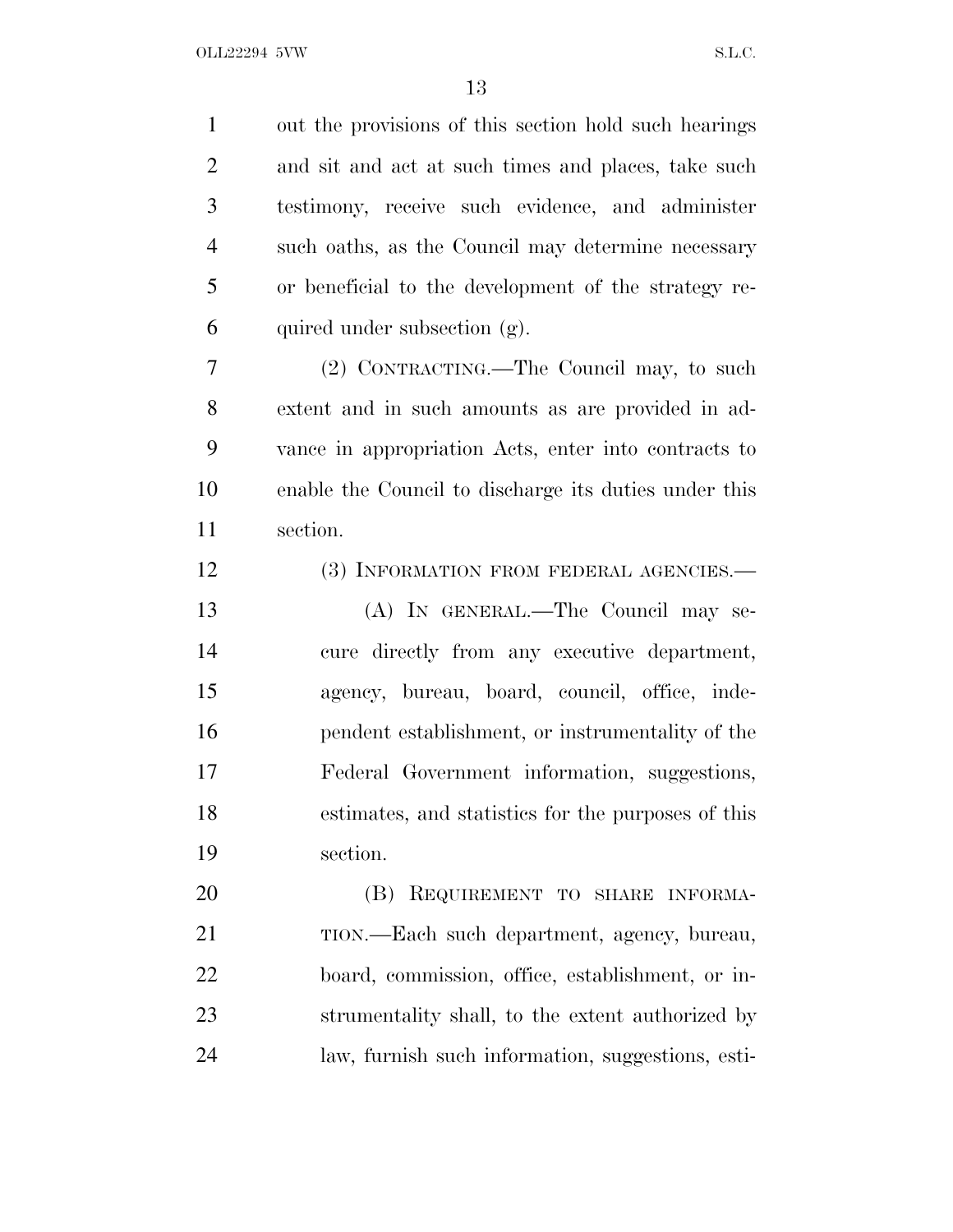| $\mathbf{1}$   | mates, and statistics directly to the Council,    |
|----------------|---------------------------------------------------|
| $\overline{2}$ | upon request of the co-chairs of the Council.     |
| 3              | (C) TREATMENT OF CLASSIFIED INFORMA-              |
| $\overline{4}$ | TION.—The Council shall handle and protect all    |
| 5              | classified information provided to it under this  |
| 6              | section in accordance with applicable statutes    |
| 7              | and regulations.                                  |
| 8              | (4) ASSISTANCE FROM FEDERAL AGENCIES.—            |
| 9              | (A) IN GENERAL.—The Secretary of Com-             |
| 10             | merce, acting through the Assistant Secretary     |
| 11             | of Commerce for Communications and Informa-       |
| 12             | tion, shall provide to the Council, on a reim-    |
| 13             | bursable basis, such administrative services,     |
| 14             | funds, staff, facilities, and other support serv- |
| 15             | ices as are necessary for the performance of the  |
| 16             | Council's duties under this section.              |
| 17             | ADMINISTRATIVE SUPPORT.—The<br>(B)                |
| 18             | Chairperson of the Federal Communications         |
| 19             | Commission may provide the Council, on a re-      |
| 20             | imbursable basis, with such administrative serv-  |
| 21             | ices, staff, and other support services as the    |
| <u>22</u>      | Council may request.                              |
| 23             | (C) ADDITIONAL SUPPORT.—In addition to            |
| 24             | the assistance set forth in subparagraphs (A)     |
| 25             | and (B), other departments and agencies of the    |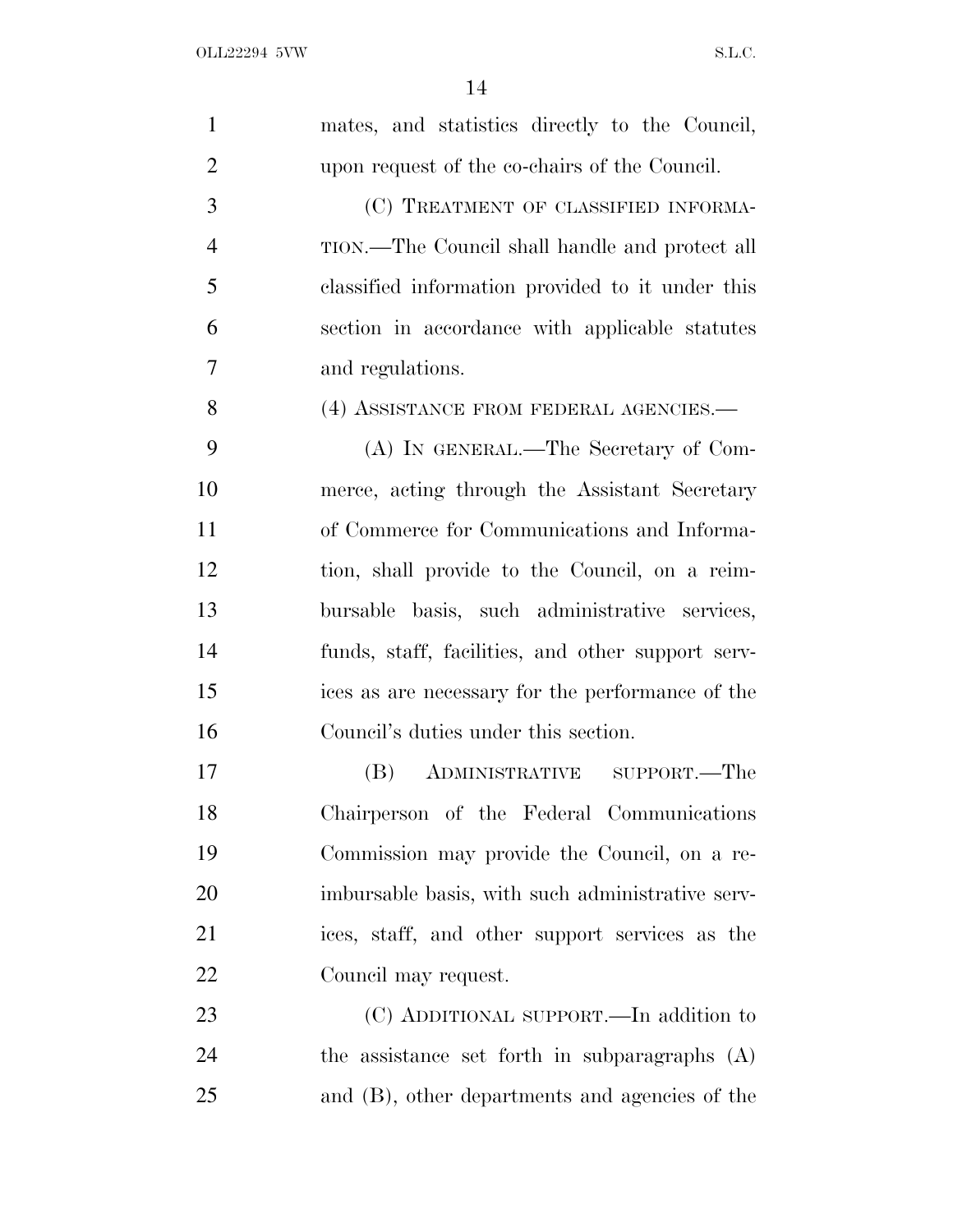Federal Government may provide the Council such services, funds, facilities, staff, and other support as such departments and agencies con- sider advisable and as may be authorized by law.

 (D) COOPERATION AMONG AGENCIES.— The Council shall receive the full and timely co- operation of any official, department, or agency of the Federal Government, including from the Department of State, Department of Defense, and the Office of the United States Trade Rep- resentative, whose assistance is necessary, as jointly determined by the co-chairs selected 14 under subsection  $(b)(2)$ , for the fulfillment of the duties of the Council, including the provi- sion of full and current briefings and analyses. (5) POSTAL SERVICES.—The Council may use the United States Postal Service in the same man- ner and under the same conditions as the depart-ments and agencies of the Federal Government.

 (6) GIFTS.—No member or staff of the Council may receive a gift or benefit by reason of the service of such member or staff to the Council.

24 (i) STAFF OF COUNCIL.—

(1) IN GENERAL.—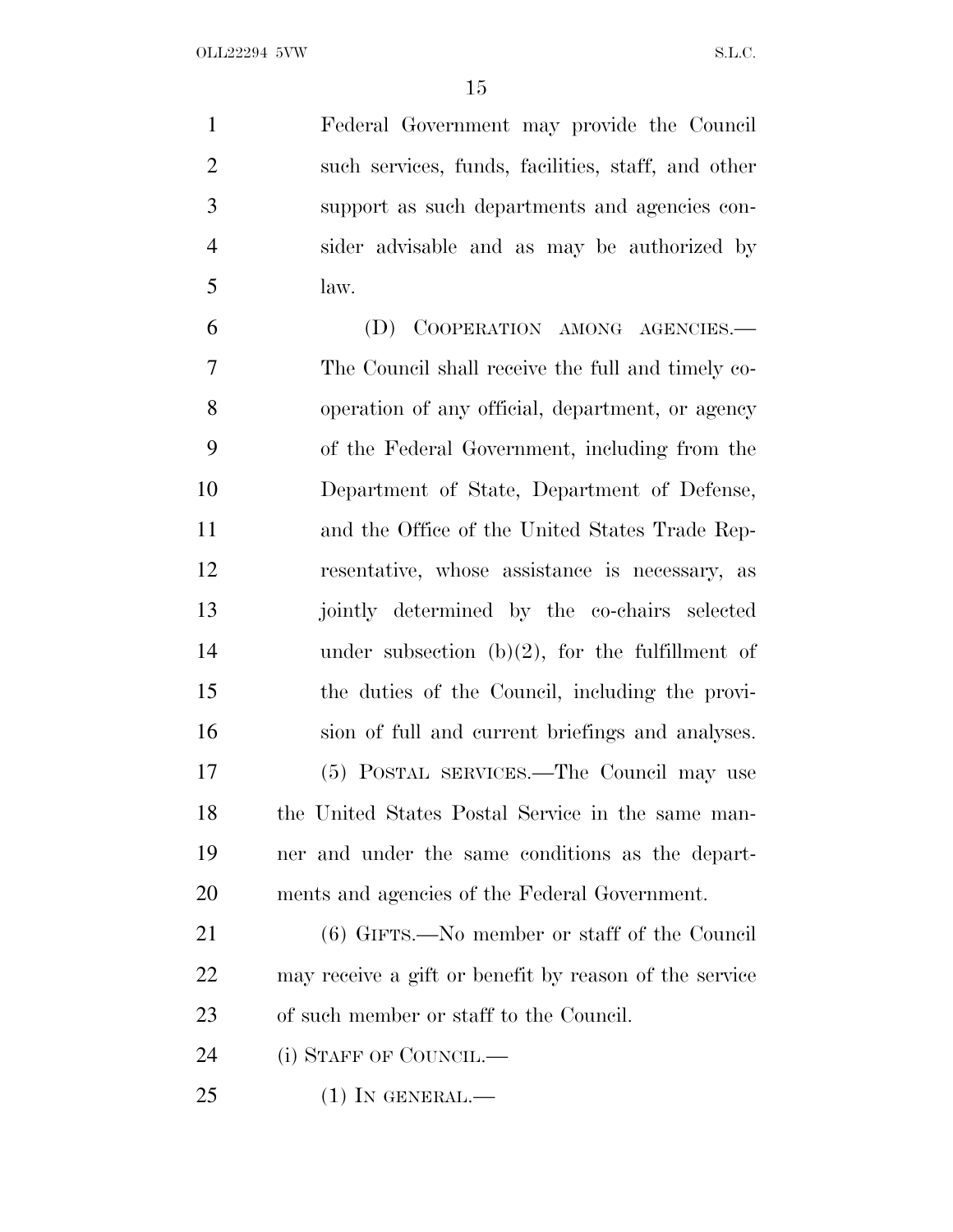| $\mathbf{1}$   | (A) APPOINTMENT OF STAFF DIRECTOR                  |
|----------------|----------------------------------------------------|
| $\overline{2}$ | AND OTHER PERSONNEL.—The co-chairs of the          |
| 3              | Council, in accordance with rules agreed upon      |
| $\overline{4}$ | by the Council, shall appoint and fix the com-     |
| 5              | pensation of a staff director and such other per-  |
| 6              | sonnel as may be necessary to enable the Coun-     |
| 7              | cil to carry out its duties, without regard to the |
| 8              | provisions of title 5, United States Code, gov-    |
| 9              | erning appointments in the competitive service,    |
| 10             | and without regard to the provisions of chapter    |
| 11             | 51 and subchapter III of chapter 53 of such        |
| 12             | title relating to classification and General       |
| 13             | Schedule pay rates, except that no rate of pay     |
| 14             | fixed under this subsection may exceed the         |
| 15             | equivalent of that payable to a person occu-       |
| 16             | pying a position at level V of the Executive       |
| 17             | Schedule under section 5316 of such title 5.       |
| 18             | (B) DETAILEES.—Any Federal Govern-                 |
| 19             | ment employee may be detailed to the Council       |
| 20             | without reimbursement from the Council, and        |
| 21             | such detailee shall retain the rights, status, and |
| 22             | privileges of his or her regular employment        |
| 23             | without interruption.                              |
| 24             | (C) REQUIREMENT.—All staff of the Coun-            |

cil shall possess a security clearance in accord-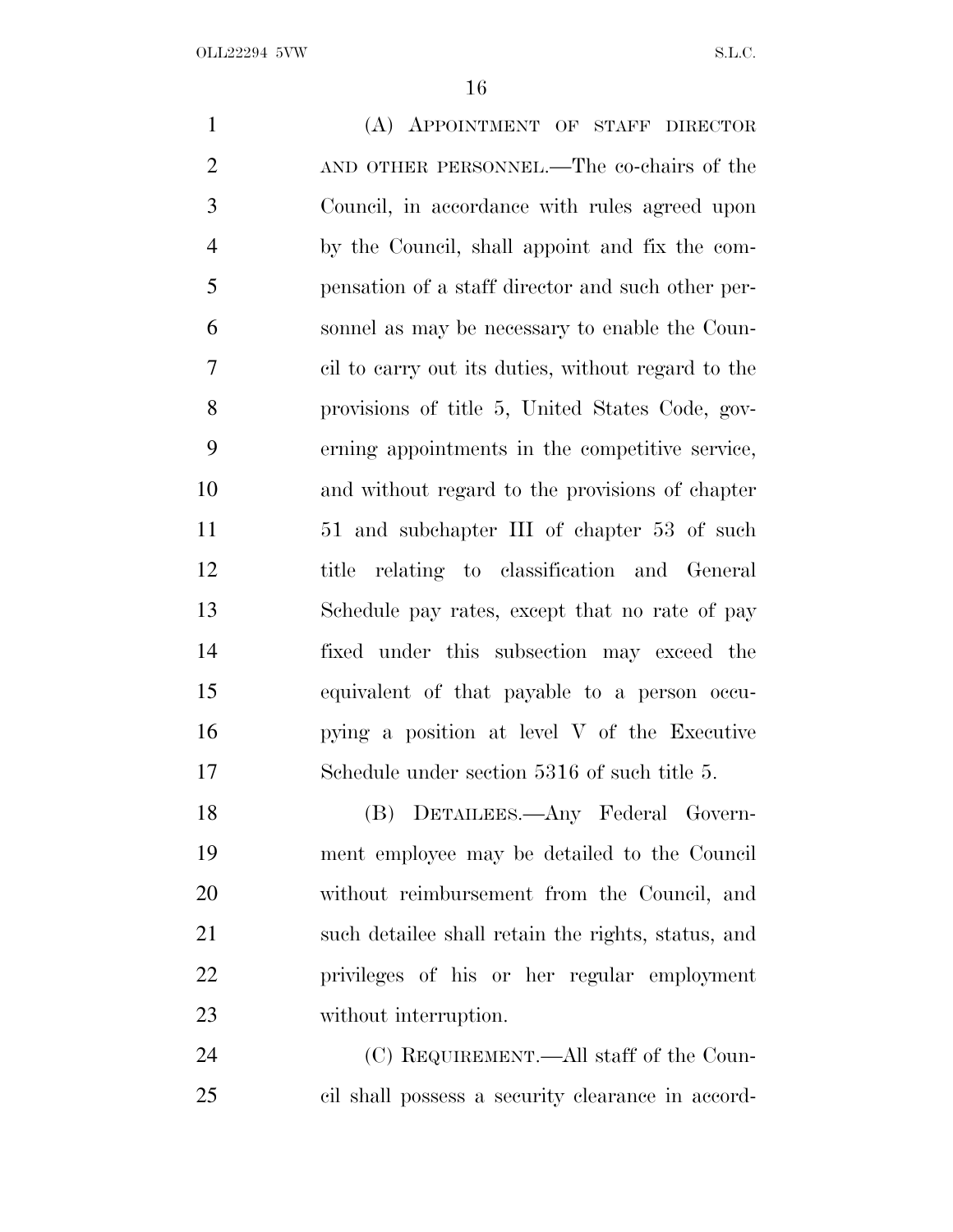| 1              | ance with applicable laws and regulations con-    |
|----------------|---------------------------------------------------|
| $\overline{2}$ | cerning the handling of classified information.   |
| 3              | (2) CONSULTANT SERVICES.-                         |
| $\overline{4}$ | (A) IN GENERAL.—The Council may pro-              |
| 5              | cure the services of experts and consultants in   |
| 6              | accordance with section 3109 of title 5, United   |
| 7              | States Code, but at rates not to exceed the       |
| 8              | daily rate paid a person occupying a position at  |
| 9              | level IV of the Executive Schedule under section  |
| 10             | $5315$ of such title 5.                           |
| 11             | (B) REQUIREMENT.—All experts and con-             |
| 12             | sultants employed by the Council shall possess    |
| 13             | a security clearance in accordance with applica-  |
| 14             | ble laws and regulations concerning the han-      |
| 15             | dling of classified information.                  |
| 16             | (j) COMPENSATION AND TRAVEL EXPENSES.—            |
| 17             | (1) COMPENSATION.-                                |
| 18             | (A) IN GENERAL.—Except as provided in             |
| 19             | paragraph $(2)$ , each member of the Council may  |
| 20             | be compensated at not to exceed the daily         |
| 21             | equivalent of the annual rate of basic pay in ef- |
| 22             | fect for a position at level IV of the Executive  |
| 23             | Schedule under section 5315 of title 5, United    |
| 24             | States Code, for each day during which that       |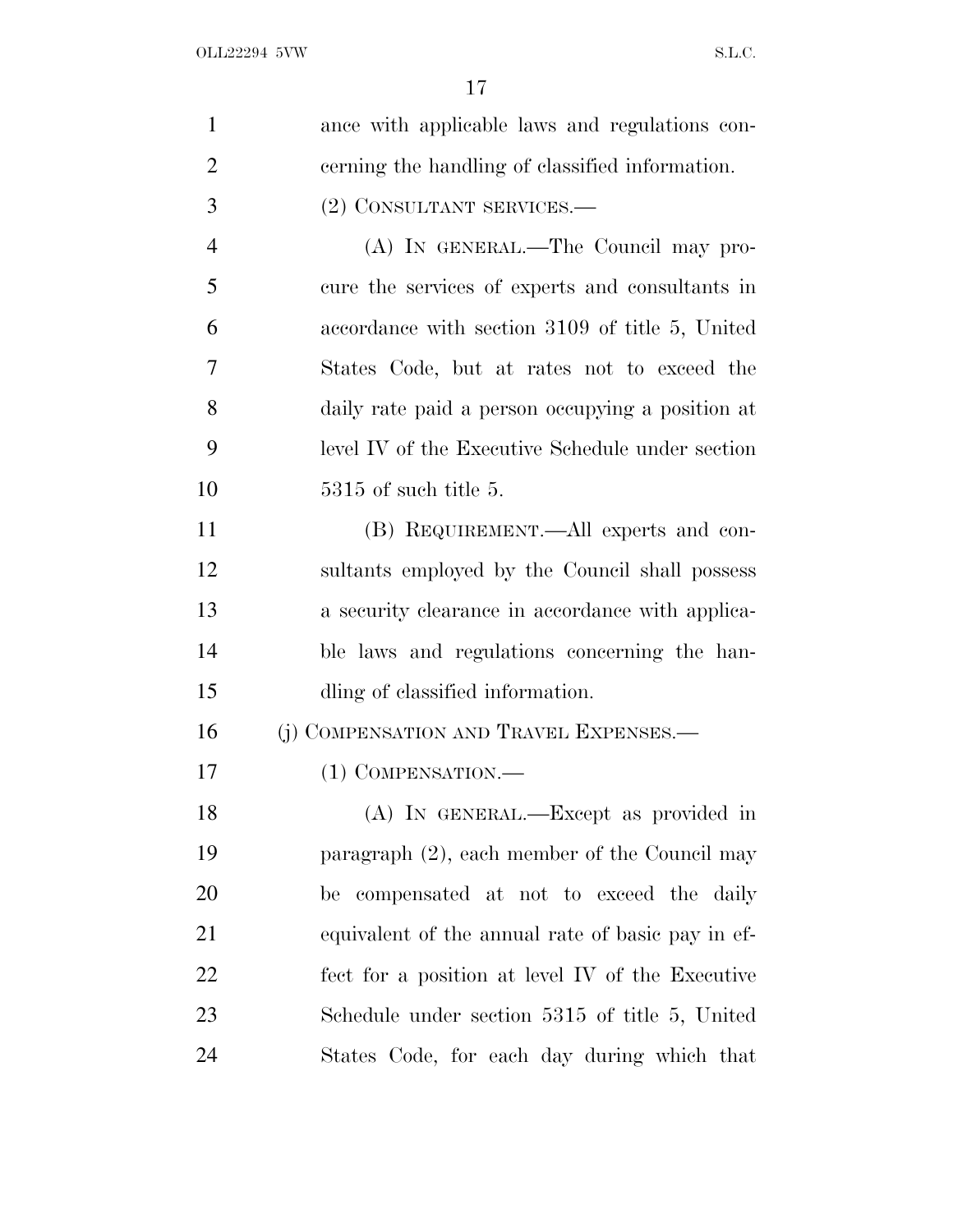| $\mathbf{1}$   | member is engaged in the actual performance of          |
|----------------|---------------------------------------------------------|
| $\overline{2}$ | the duties of the Council under this section.           |
| 3              | (B) LIMITATION.—Members of the Council                  |
| $\overline{4}$ | who are officers or employees of the Federal            |
| 5              | Government or Members of Congress shall re-             |
| 6              | ceive no additional pay by reason of their serv-        |
| 7              | ice on the Council.                                     |
| 8              | TRAVEL EXPENSES.—While away from<br>(2)                 |
| 9              | their homes or regular places of business in the per-   |
| 10             | formance of services for the Council, members of the    |
| 11             | Council may be allowed travel expenses, including       |
| 12             | per diem in lieu of subsistence, in the same manner     |
| 13             | as persons employed intermittently in the Federal       |
| 14             | Government are allowed expenses under section           |
| 15             | 5703 of title 5, United States Code.                    |
| 16             | (3) ACCESS AFTER TERMINATION OF COUN-                   |
| 17             | CIL.—Notwithstanding any other provision of law,        |
| 18             | after the termination of the Council under sub-         |
| 19             | section $(k)(2)$ , only the following individuals shall |
| 20             | have access to information related to the national se-  |
| 21             | curity of the United States that is received, consid-   |
| 22             | ered, or used by the Council:                           |
| 23             | (A) The members of the Committee on                     |
| 24             | Commerce, Science, and Transportation of the            |
| 25             | Senate and the Committee on Energy and Com-             |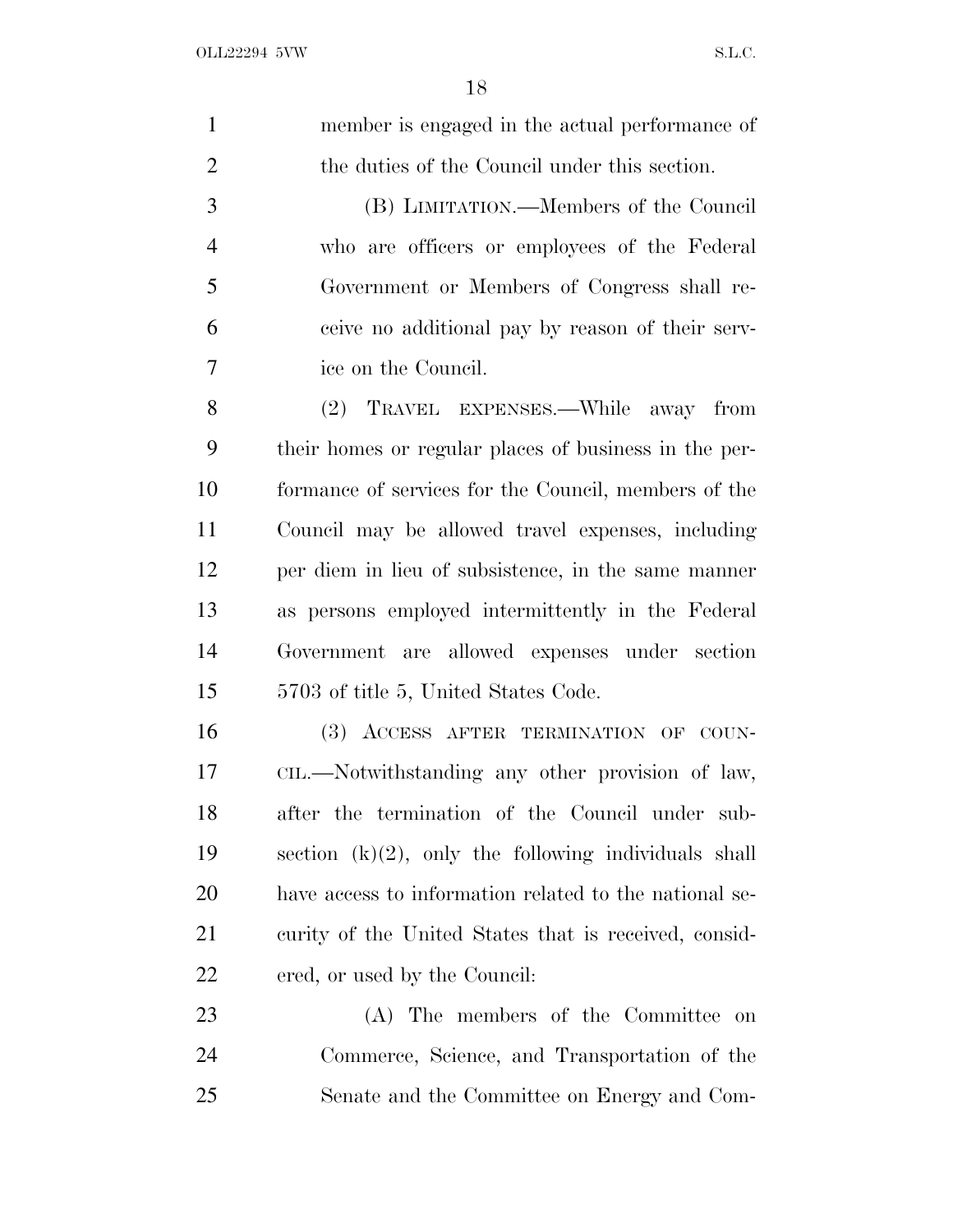| $\mathbf{1}$   | merce of the House of Representatives, the con-       |
|----------------|-------------------------------------------------------|
| $\overline{2}$ | gressional leaders, and the designated staff of       |
| 3              | those members and leaders.                            |
| $\overline{4}$ | (B) Such other officials of the executive             |
| 5              | branch as the President may designate.                |
| 6              | (k) FINAL REPORT; TERMINATION.—                       |
| 7              | (1) FINAL REPORT.—Not later than 2 years              |
| 8              | after the date on which the Council is established,   |
| 9              | the Council shall submit to the congressional leaders |
| 10             | and the appropriate congressional committees a final  |
| 11             | report in compliance with the duties described in     |
| 12             | subsection (f) and containing the strategy described  |
| 13             | in subsection $(g)$ .                                 |
| 14             | (2) PUBLIC COMMENT.—The Council shall—                |
| 15             | (A) publish in the Federal Register a draft           |
| 16             | of the report required under paragraph (1);           |
| 17             | (B) accept public comments on the draft               |
| 18             | published under subparagraph $(A)$ ; and              |
| 19             | (C) take into consideration the comments              |
| 20             | accepted under subparagraph (B) in preparing          |
| 21             | the final version of the report required under        |
| 22             | $\frac{1}{2}$ paragraph $(1)$ .                       |
| 23             | $(3)$ TERMINATION.—                                   |
| 24             | (A) IN GENERAL.—The Council, and all                  |
| 25             | the authorities of this section, shall terminate      |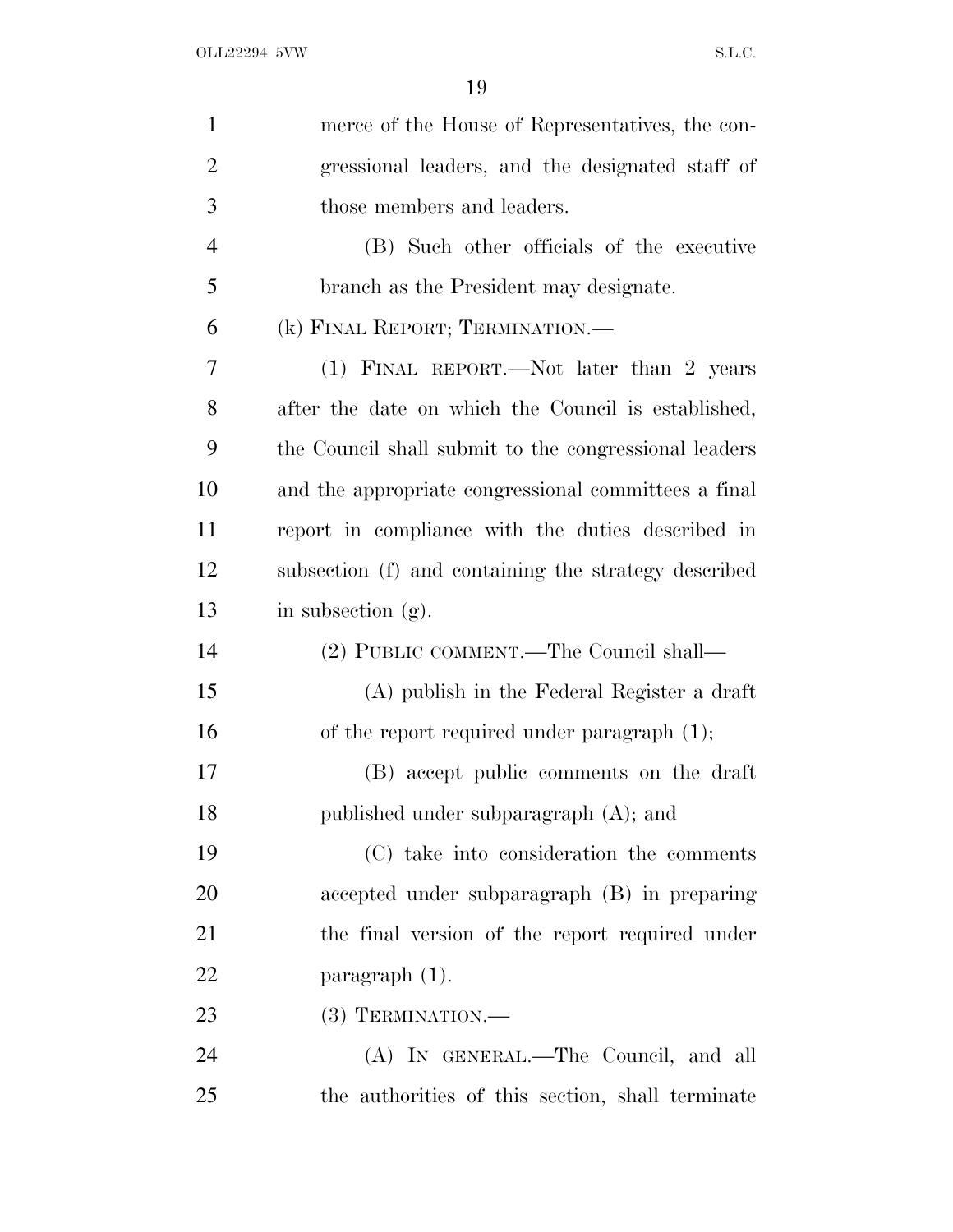at the end of the 120-day period beginning on the date on which the final report is submitted to the congressional leaders and the appropriate congressional committees under paragraph (1). (B) CONCLUSION OF ACTIVITIES.—The Council may use the 120-day period referred to in subparagraph (A) for the purposes of con- cluding its activities, including providing testi- mony to Congress concerning the final report referred to in that paragraph and disseminating 11 the report. (l) ASSESSMENTS OF FINAL REPORT.—Not later than 60 days after submission of the final report under subsection (k)(1), the Secretary of Commerce shall submit to the congressional leaders and the appropriate congres- sional committees an assessment of the final report that includes comments on the findings and recommendations contained in the final report. (m) INAPPLICABILITY OF CERTAIN ADMINISTRATIVE PROVISIONS.— 21 (1) FEDERAL ADVISORY COMMITTEE ACT.—The provisions of the Federal Advisory Committee Act (5 U.S.C. App.) shall not apply to the activities of the

Council under this section.